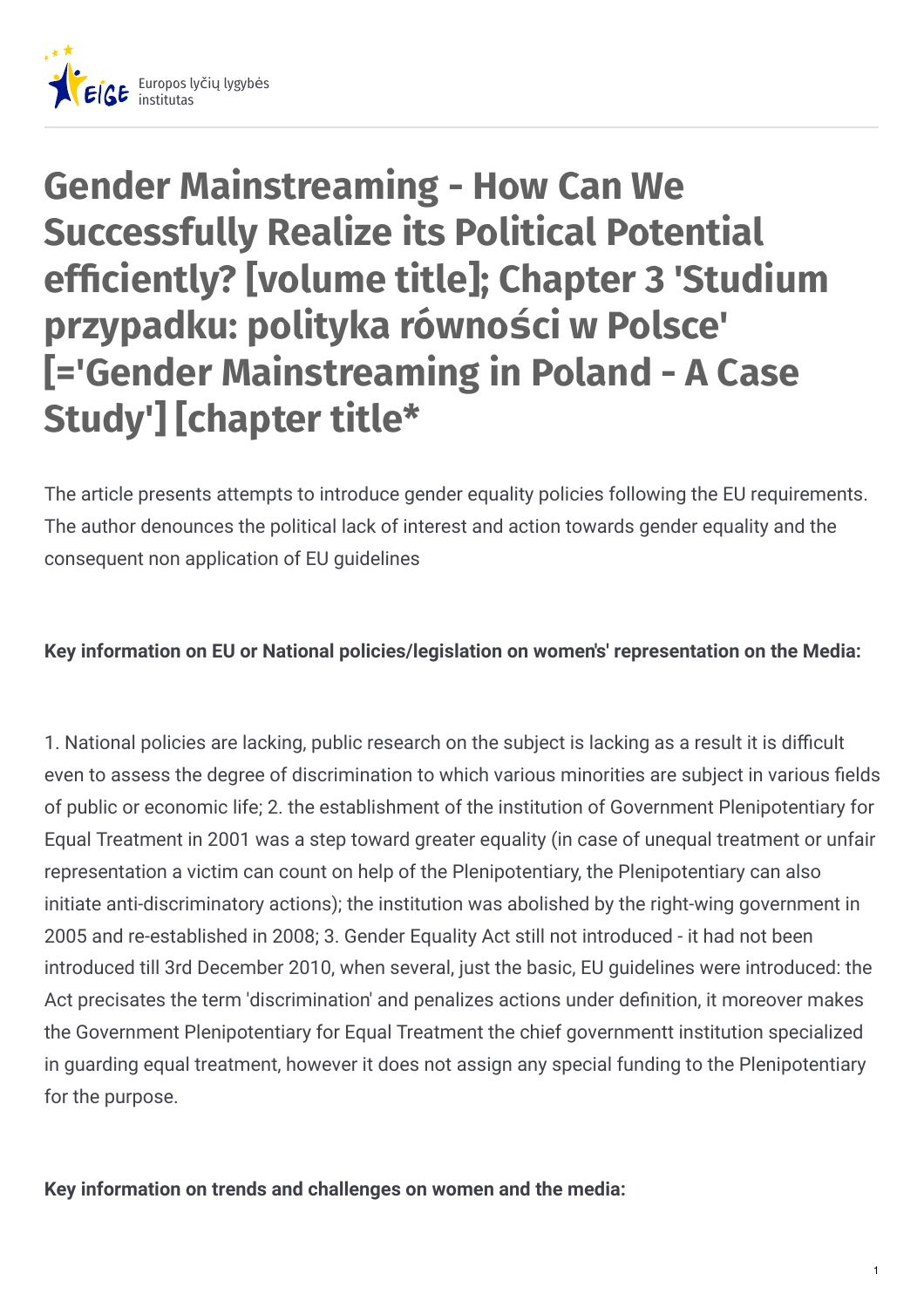Lack of governmental support

**Key stakeholders mentioned:**

government

**Format:** pdf

## **Weblinks**

[PDF](http://www.pl.boell.org/downloads/Gender_Mainstreaming_EN.pdf) the contract of the contract of the contract of the contract of the contract of  $\mathbb Z$ 

### **Source**